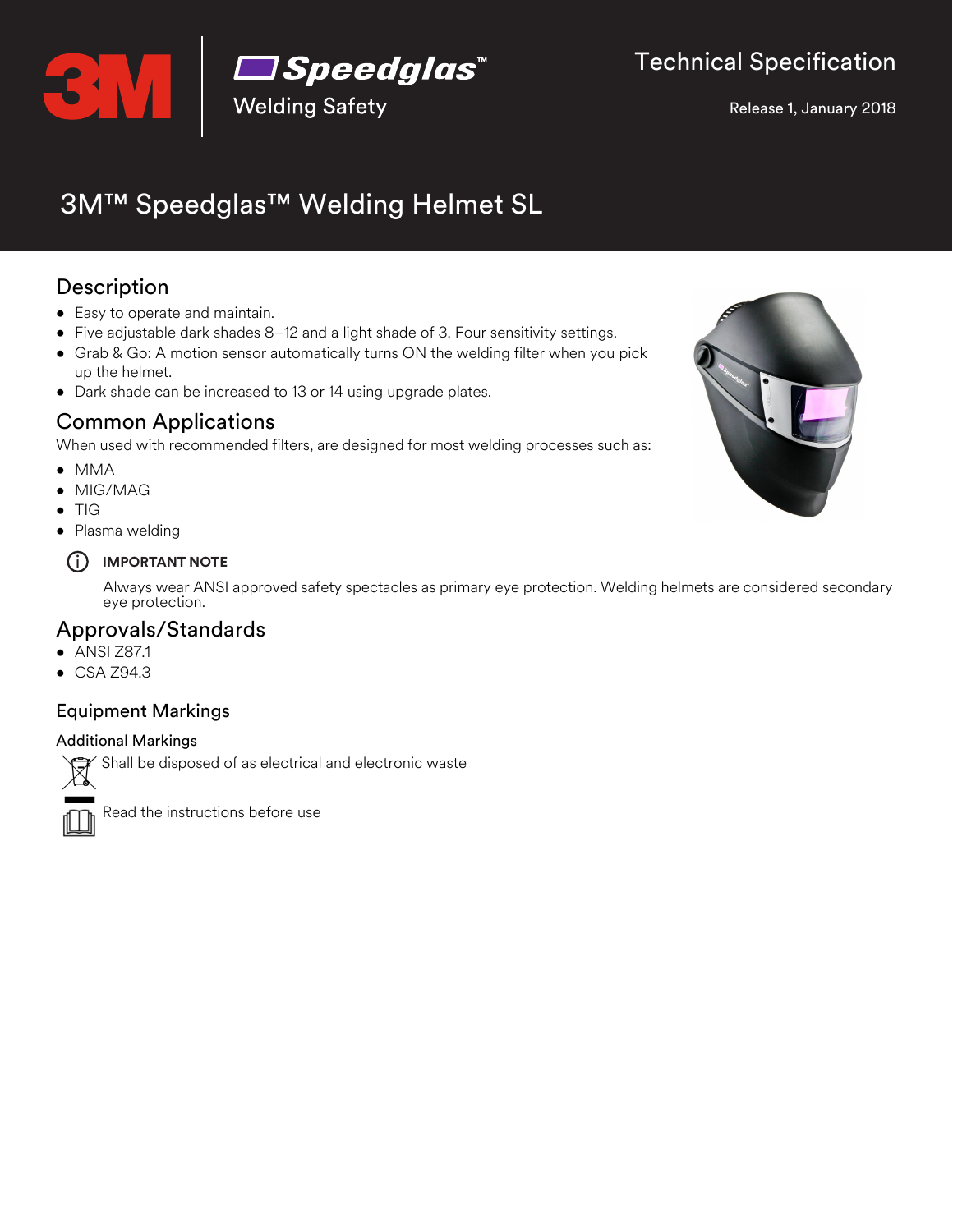# Limitations of Use

- Only use with original 3M branded spare parts and accessories listed in the user instructions and within the usage conditions given in the technical specifications.
- The use of substitute components, decals, paint or other modifications not specified in these user instructions might seriously impair protection and may invalidate claims under the warranty or cause the product to be noncompliant with protection classifications and approvals.
- Eye protectors worn over standard ophthalmic spectacles may transmit impacts thus creating a hazard to the wearer.
- Use of this product in applications outside its intended use, such as laser welding/cutting, may result in permanent eye injury and vision loss.
- Severe burn injuries may result if these welding helmets are used for heavy-duty overhead welding applications where there is a potential for falling molten metal.
- Should the product fail to switch to the dark state in response to an arc, stop welding immediately and inspect the welding filter as described in the instructions. Continued use of a welding filter that fails to switch to the dark state may cause temporary vision loss. If the problem cannot be identified and corrected, do not use the welding filter, contact your supervisor, distributor or 3M for assistance.
- Materials which may come into contact with the wearer's skin are not known to cause allergic reactions to the majority of individuals. These products do not contain components made from natural rubber latex.
- Flashing light sources (i.e. flash tube strobe lights, safety warning lights, etc.) can trigger the welding filter causing it to flash even when no welding is occurring. This is inherent with all auto-darkening filter technology. This interference can occur from long distances and/or from reflected light.
- Welding areas must be shielded from such interference, or replace lights with an LED strobe light.

| <b>Description</b>                             | <b>Value</b>                              |  |
|------------------------------------------------|-------------------------------------------|--|
| Approximate Weight (including filter)          | 357 g (12.6 oz)                           |  |
| Viewing area with SL filter:                   | $1.68 \times 3.57$ in $(43 \times 91$ mm) |  |
| Switching Time (light-dark)                    | $0.1 \text{ ms } (+23^{\circ} \text{ C})$ |  |
| <b>UV/IR Protection</b>                        | Shade 12 (permanent)                      |  |
| <b>Light State</b>                             | Shade 3                                   |  |
| <b>Dark State</b>                              | Shade 8-12                                |  |
| <b>Fail/Safe State</b>                         | Shade 5                                   |  |
| <b>Battery Type</b>                            | Lithium 3V Type CR2032 (2)                |  |
| <b>Battery Lifetime</b>                        | SL Filter: 1500 hours                     |  |
| <b>Operating Temperature</b>                   | 23°F to 131°F (-5°C to +55°C)             |  |
| <b>Head Size</b>                               | $50 - 64$ cm $(6.25 - 8$ in)              |  |
| <b>Material</b><br>Shield:<br>Head suspension: | <b>PPA</b><br>PA, PP, TPE, PE             |  |

### Technical Specifications